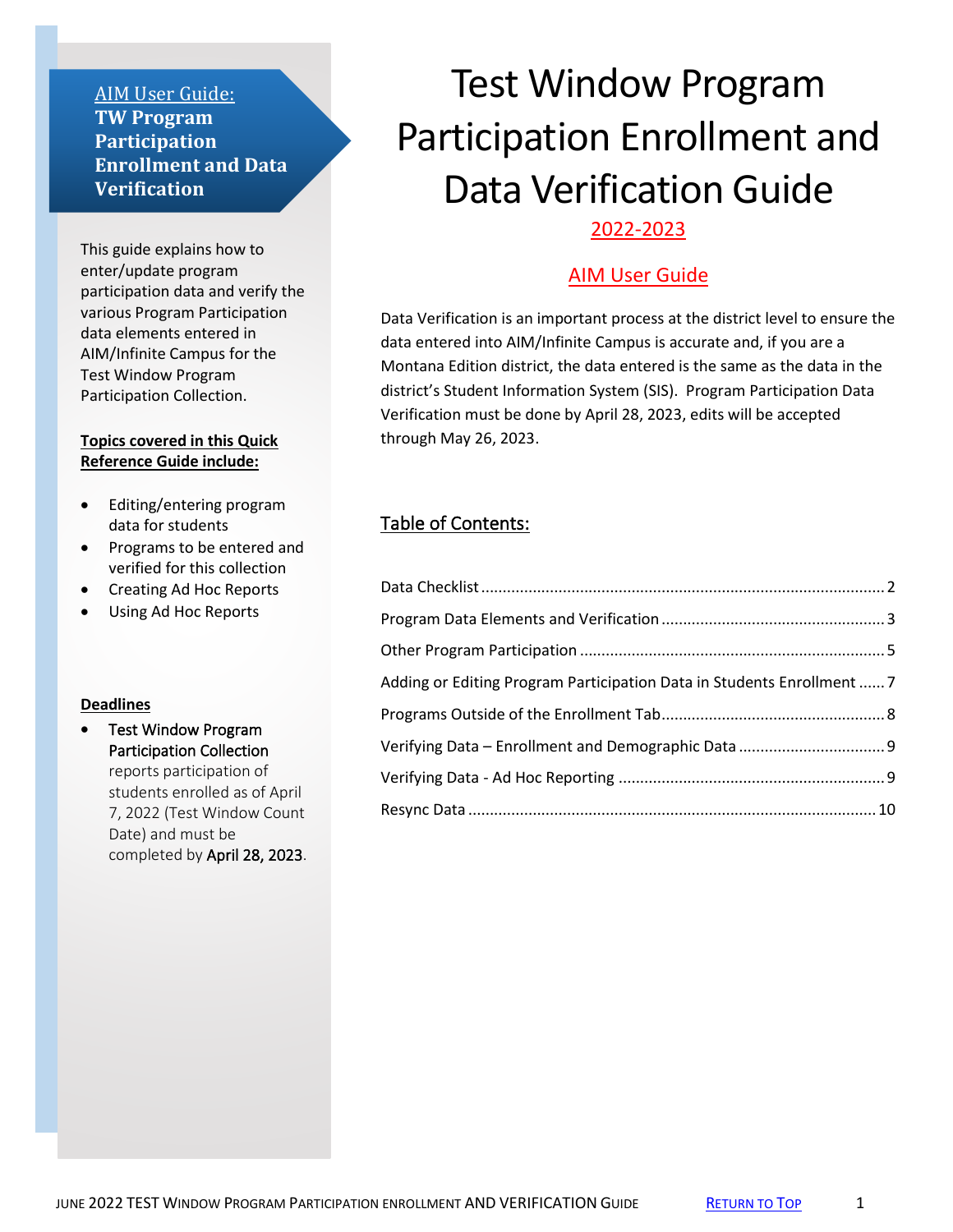# <span id="page-1-0"></span>**Data Checklist**

- ❑ Verify that all students have an enrollment record and **no overlaps**.Refer to the Test Window Enrollment Guide for more information on student enrollments.
- ❑ Verify demographic data.
	- o Using Ad Hoc > State Published > Student TWDM Demographic Check 2021-22 (new report)
- ❑ Verify Program Data.
	- ❖ Military Connected Status
	- ❖ Title I
	- ❖ Title I Instructional Services (By Type)
	- ❖ Title I Support Services (By Type)
	- ❖ Title I Part A Neglected
	- ❖ Title I Part D Delinquent
	- ❖ Immigrant (Date Entered Us School)
	- ❖ Foreign Exchange
	- ❖ 21st Century Participants
	- ❖ Gifted/Talented Evaluated; Gifted/Talented Identified
	- ❖ Homeless/Unaccompanied Youth
	- ❖ Free and Reduced Meal Status
	- ❖ English Learner
	- ❖ [Special Education](#page-8-2)
	- ❖ [Section 504 Module](https://opi.mt.gov/Portals/182/Page%20Files/AIM/3%20AIM%20UPLOAD%20TEMPLATES/Section%20504%20Import%20Template.xlsx?ver=2021-11-29-093652-483)
- ❑ Verify Data using Enrollment and Demographic Reports
- ❑ Verify Data using State Published Ad Hoc Reports: *"Index>Ad Hoc Reporting>Filter Designer>>+State Published>student TW*
- ❑ Resync enrollment data after uploading files and/or running a process.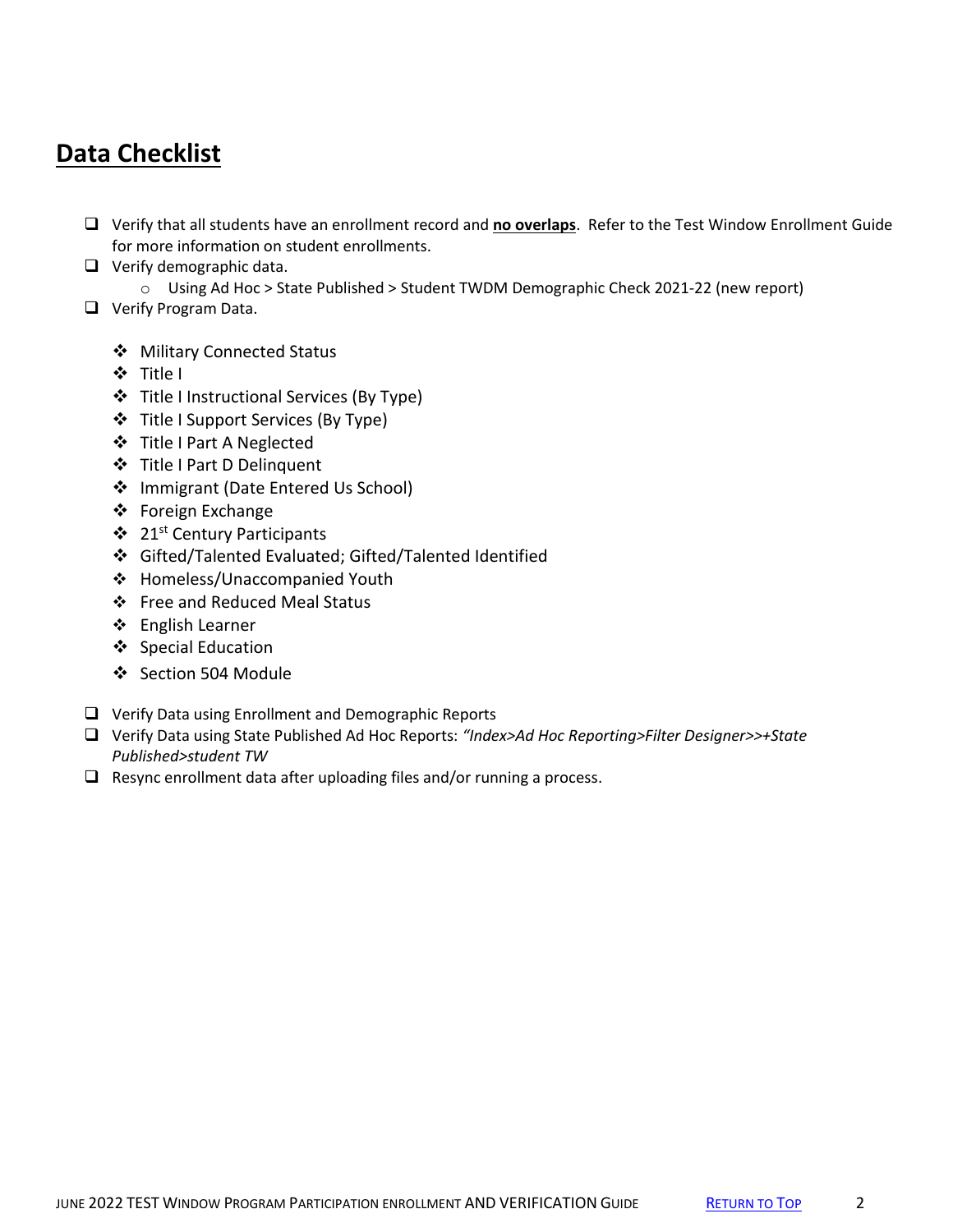# <span id="page-2-0"></span>Program Data Elements and Verification

This section defines each data element required for the **Test Window Program Participation Collection** and shows where it is entered in AIM/Infinite Campus.

### A.) Military Connected Status:

Districts are required to report the **Military Connected Status** of enrolled students. Once the student has been identified in AIM/Infinite Campus as Military Connected, do not remove the military data for the

remainder of the school year. For more information about the data being collected, see Military Connected Student Data [Items in AIM.](http://opi.mt.gov/Portals/182/Page%20Files/AIM/2%20AIM%20USER%20GUIDES/Program%20Participation/MilitaryConnectedStudentData.pdf)

- ❖ The data is reported on the student under their **Enrollment** tab in these fields:
	- ✓ On the **State Start Status**
	- ✓ On the **State End Status**
	- ✓ And in the **State Reporting Fields** section on **Military Connected Status**.
	- ✓ Click **Save** after making changes.



|                         | 08/22/2019          |                                                                                                              |  |  |
|-------------------------|---------------------|--------------------------------------------------------------------------------------------------------------|--|--|
|                         |                     |                                                                                                              |  |  |
|                         | *State Start Status |                                                                                                              |  |  |
|                         |                     | 40: Military Connected: Transfer from public school in district or state v                                   |  |  |
|                         |                     | 01: First time receiving educational services                                                                |  |  |
|                         |                     | 02: Continued enrollment same school, no interruption                                                        |  |  |
|                         |                     | 03: Re-entry to the same school after withdrawal                                                             |  |  |
|                         |                     | 04: Transfer from public school in district or state                                                         |  |  |
|                         |                     | 05: Transfer from public schl under NCLB schl choice                                                         |  |  |
|                         |                     | 06: Transfer from an out of state school                                                                     |  |  |
|                         |                     |                                                                                                              |  |  |
|                         |                     | 07: Transfer from a school from out of the country                                                           |  |  |
|                         |                     | 08: Transfer from a private school within the state                                                          |  |  |
|                         |                     | 09: Transfer from home school within the state                                                               |  |  |
|                         |                     | 10: Transfer from a MT state-funded school                                                                   |  |  |
|                         |                     | 20: Transfer from Montana Youth Challenge                                                                    |  |  |
|                         |                     | 40: Military Connected: Transfer from public school in district or state                                     |  |  |
|                         |                     | 60: Military Connected: Transfer from an out of state school                                                 |  |  |
|                         |                     | 80: Military Connected: Transfer from a school out of the country                                            |  |  |
|                         |                     |                                                                                                              |  |  |
| <b>State End Status</b> |                     |                                                                                                              |  |  |
|                         |                     |                                                                                                              |  |  |
|                         |                     | 100: End of year, returning to same school next year                                                         |  |  |
|                         |                     | 105: Change in grade level during regular school year                                                        |  |  |
|                         |                     | 110: Promoted to another school in the same district                                                         |  |  |
|                         |                     | 120: Transfer to a public school in the same district<br>130: Transfer to public schl under NCLB schl choice |  |  |
|                         |                     | 140: Transfer to public schl in another district in MT                                                       |  |  |
|                         |                     | 145: Military Connected: Transfer to public school in another district in MT                                 |  |  |
|                         |                     | 150: Transfer to a MT state-funded school                                                                    |  |  |
|                         |                     | 155: Military Connected: Transfer to a school out of the country                                             |  |  |
|                         |                     | 160: Transfer to a private school in the state<br><sup>16</sup> 170: Transfer to a home school in the state  |  |  |
|                         |                     | 175: Transfer to Montana Youth Challenge                                                                     |  |  |
|                         |                     | 180: Transfer to a school out of state                                                                       |  |  |
|                         |                     | 185: Military Connected: Transfer to a school out of state                                                   |  |  |
|                         |                     | 190: Transfer out of the country                                                                             |  |  |
|                         |                     | 210: Medical care or treatment, eligible to return                                                           |  |  |
|                         |                     | 220: Enrolled in a foreign exchange program                                                                  |  |  |
|                         |                     | 230: Enrolled in an early admissions college program                                                         |  |  |
|                         |                     | 240: Withdrawn, under age for compulsory school att                                                          |  |  |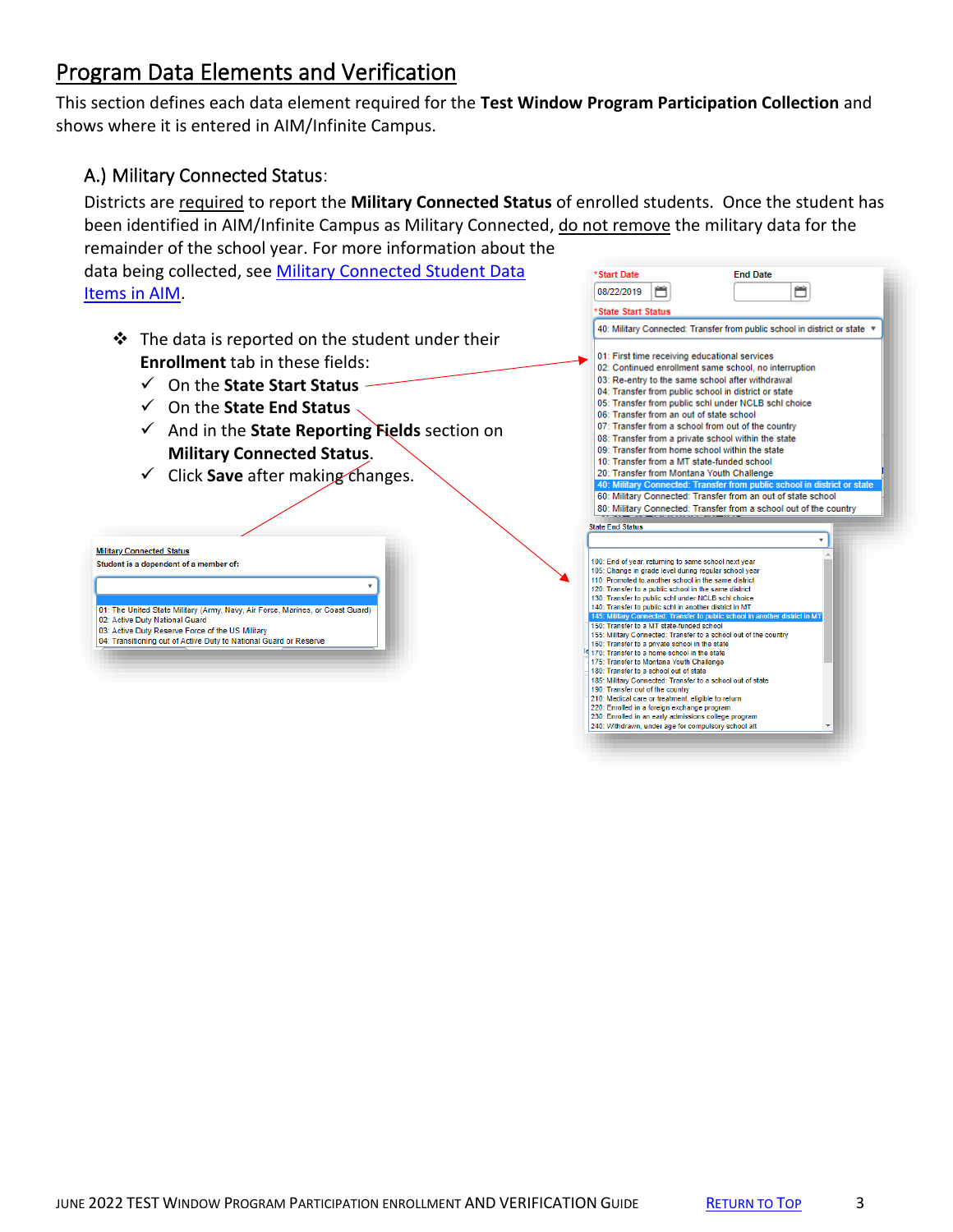# B.) Title I Targeted Assistance Program:

These fields can be found under the **Enrollment** tab for the student. Students participating in the **Targeted Title I** program require:

- ✓ A check in the **Title I** box.
- ✓ A check in the **Title I Instructional Services** or **Support Services** for each of the services the student is receiving.

Note: If the school has been designated as School-wide Title I, and no students should be marked as **Title I Targeted Assistance Participants then an amendment must be made in eGrants.** 



# C.) Title I Part A Neglected:

Check the Title 1, Part A Neglected box if the school provides Title 1, Part A services to

students who resides in a local neglected facility, such as group home, foster home, treatment, or residential facility.

# D.) Title I Part D Delinquent:

In the drop-down box under **Title 1, Part D**, select the type of program in which the delinquent student participates (if the district is providing services).

**01: Local Delinquent Program - Student is** in a local detention center or correctional facility – student may attend school or school is providing service at the facility.

**02: Local At-Risk Program** – Student is a returning dropout or at risk for being a dropout and the school is providing additional educational services.

**03: State Agency Delinquent Program** – Students in Pine Hills who are still enrolled in their local school.

| <b>Title I Targeted Assistance Program</b><br><b>Title 1</b> |                                                             |                                                                                                   |
|--------------------------------------------------------------|-------------------------------------------------------------|---------------------------------------------------------------------------------------------------|
| <b>Title I Instructional Services</b>                        |                                                             | <b>Title I Support Services</b>                                                                   |
| <b>Reading Lang Arts</b><br>Math<br>Science                  | <b>Social Sciences</b><br><b>Vocational/Career</b><br>Other | Health, Dental and Eye Care<br>Guidance/Advocacy<br>Other                                         |
| <b>Title I - Other</b><br><b>Title I Part A Neglected</b>    |                                                             | Title I Part D Delinguent and served by:                                                          |
|                                                              |                                                             | 01: Local Delinquent Program<br>02: Local At Risk Program<br>03: State Agency Delinguent Facility |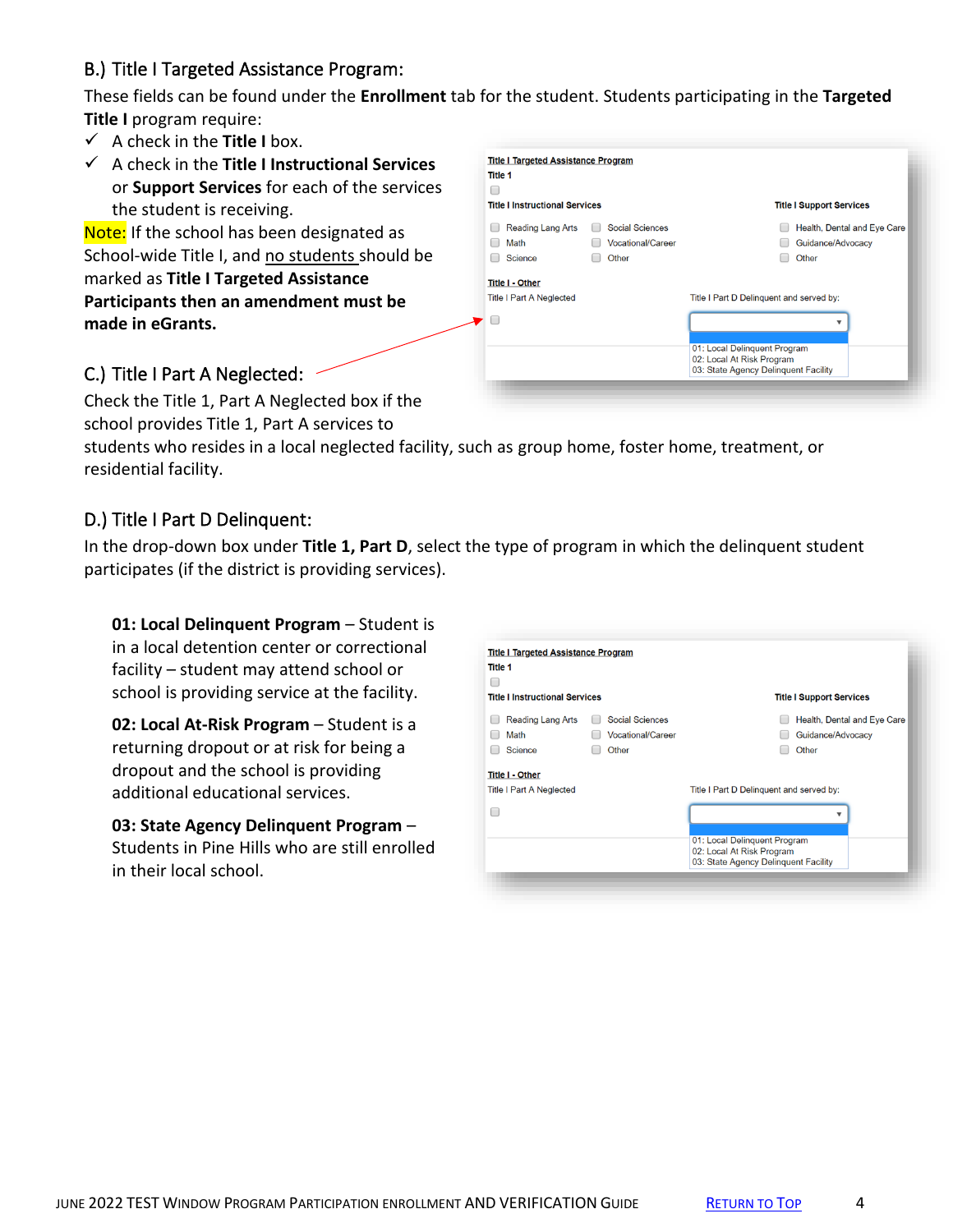# <span id="page-4-0"></span>Other Program Participation

Under the **Enrollments** tab there is a section titled **Other Program Participation**. Check the designated program box for a student that that qualifies for the programs outlined below.

# A.) Immigrant:

Students who have attended a US school for less than 3 full academic years (enrollment does not have to be continuous) are *Immigrant***.** To indicate an Immigrant student be sure to

check the **Immigrant** box AND enter a **Date Immigrant Entered US School.**  Next, enter the students **Home Primary Language** and **Language of Impact** located under the **Demographics** tab.

- a. **Home Primary Language** is the language that the student first used to communicate at home.
- b. **Language of Impact** is the language other than English that influences the student's English language development. [\(MCA 20-9-330\)](https://leg.mt.gov/bills/mca/title_0200/chapter_0090/part_0030/section_0300/0200-0090-0030-0300.html)

|                              | <b>Date Entered State School</b> |
|------------------------------|----------------------------------|
| <b>Home Primary Language</b> |                                  |
| Select a Value               |                                  |
| <b>Language of Impact</b>    |                                  |
|                              |                                  |

# B.) 21<sup>st</sup> Century Participant:

Report 21<sup>st</sup> Century Participants according to federal reporting. Identify students from your school who participate in 21<sup>st</sup> Century Community Learning Centers (21<sup>st</sup> CCLC), either in your school or in a local community-based program. Once a student is marked as 21<sup>st</sup> Century Participant, they must remain marked for the duration of the school year.

# C.) Foreign Exchange:

Foreign Exchange students are residents of another country who come to a US school for short-term educational purposes under a recognized foreign exchange program. Foreign Exchange students in grade 11 must be tested, but their scores are excluded from AYP calculations.

# D.) Gifted/Talented Evaluated & Gifted/Talented Identified:

Check the "Gifted and Talented Evaluated" box if the student has been evaluated or screened according to the

district's policy of gifted and talented identification. The evaluation could have taken place in a previous year. This includes all students who have been evaluated whether they ended up qualifying for gifted services or not.

Check the "Gifted and Talented Identified" box if the student has been identified as gifted and talented based on the district's policy. This would include all students who have been evaluated and **qualify** for gifted services. A student needs to have been evaluated either by the current district or previous district to be considered Identified.

| <b>Title I Targeted Assistance Program</b> |                                      |      |                                      |                                |
|--------------------------------------------|--------------------------------------|------|--------------------------------------|--------------------------------|
| Title I                                    |                                      |      |                                      |                                |
| <b>Title I Instructional Services</b>      |                                      |      | <b>Title I Support Services</b>      |                                |
| Reading Lang Arts                          | Social Sciences                      |      | Health, Dental and Eye Care          |                                |
| Math                                       | <b>Vocational/Career</b>             |      | Guidance/Advocacy                    |                                |
| Science                                    | Other                                |      | Other                                |                                |
| OTHER PROGRAM PARTICIPATION                |                                      |      | ٠                                    |                                |
| Immigrant                                  | Date Immigrant Entered US School     |      |                                      |                                |
| □                                          | a                                    |      |                                      |                                |
| 21st Century Participant Foreign Exchange  |                                      |      | <b>Gifted and Talented Evaluated</b> | Gifted and Talented Identified |
|                                            |                                      |      |                                      |                                |
| <b>Homeless</b>                            | <b>Homeless Night Time Residence</b> |      | <b>Unaccompanied Youth</b>           |                                |
|                                            |                                      | $\;$ | o                                    |                                |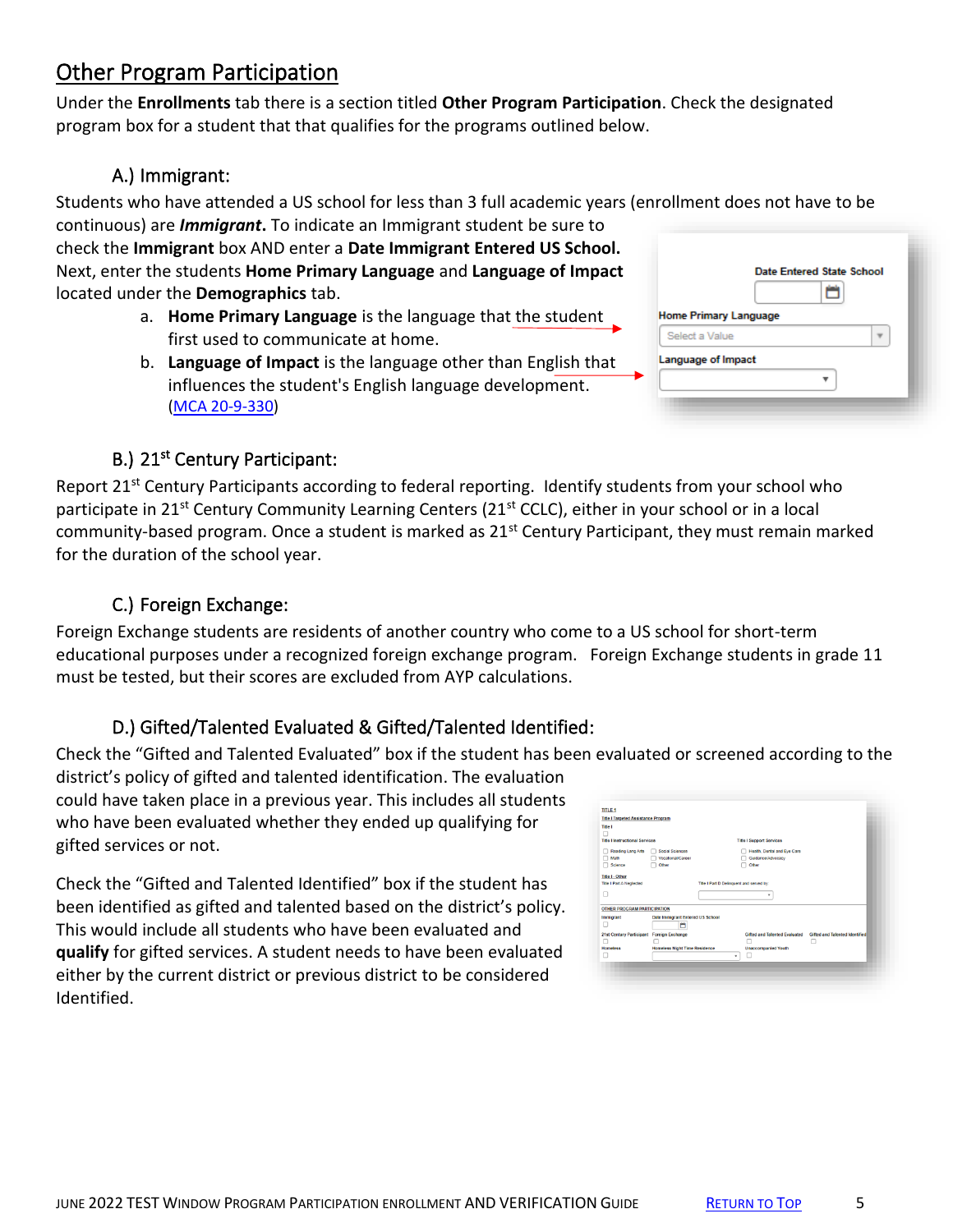# E.) Homeless / Unaccompanied Youth:

**Homeless** is selected if the student was homeless at any time during the school. Once a student is marked as

Homeless, do not remove the indicator throughout the remainder of the school year, *even if the student is no longer homeless.*

If the student is living on their own (i.e., they do not reside with a parent or court appointed legal guardian), also mark **Unaccompanied Youth**. Only select the **Homeless Nighttime Residence** or **Unaccompanied Youth** when the **Homeless** box is selected. A **Nighttime Residence** selection is required once **Homeless** is marked:

- **01: Shelters**
- **02: Doubled up (living with another family)**
- **03: Unsheltered (cars, parks, campgrounds)**
- **04: Hotels/Motels**

| <b>Title I Targeted Assistance Program</b> |                                         |                                          |                                      |                                       |
|--------------------------------------------|-----------------------------------------|------------------------------------------|--------------------------------------|---------------------------------------|
| <b>Title I</b>                             |                                         |                                          |                                      |                                       |
| п                                          |                                         |                                          |                                      |                                       |
| <b>Title I Instructional Services</b>      |                                         |                                          | <b>Title I Support Services</b>      |                                       |
| Reading Lang Arts                          | <b>Social Sciences</b>                  |                                          | Health, Dental and Eye Care          |                                       |
| Math                                       | <b>Vocational/Career</b>                |                                          | Guidance/Advocacy                    |                                       |
| Science                                    | Other                                   |                                          | Other                                |                                       |
| <b>Title I - Other</b>                     |                                         |                                          |                                      |                                       |
| <b>Title I Part A Neglected</b>            |                                         | Title I Part D Delinquent and served by: |                                      |                                       |
|                                            |                                         |                                          | ۰                                    |                                       |
|                                            |                                         |                                          |                                      |                                       |
| <b>OTHER PROGRAM PARTICIPATION</b>         |                                         |                                          |                                      |                                       |
| Immigrant                                  | <b>Date Immigrant Entered US School</b> |                                          |                                      |                                       |
| п                                          | õ                                       |                                          |                                      |                                       |
| 21st Century Participant Foreign Exchange  |                                         |                                          | <b>Gifted and Talented Evaluated</b> | <b>Gifted and Talented Identified</b> |
|                                            |                                         |                                          |                                      |                                       |
| <b>Homeless</b>                            | <b>Homeless Night Time Residence</b>    |                                          | <b>Unaccompanied Youth</b>           |                                       |
|                                            |                                         | ۰                                        |                                      |                                       |
| Section 504                                |                                         |                                          |                                      |                                       |
|                                            |                                         |                                          |                                      |                                       |
| <b>OPTIONAL</b>                            |                                         |                                          |                                      |                                       |
|                                            |                                         |                                          |                                      |                                       |
| Sort By                                    |                                         |                                          |                                      |                                       |
|                                            |                                         |                                          |                                      |                                       |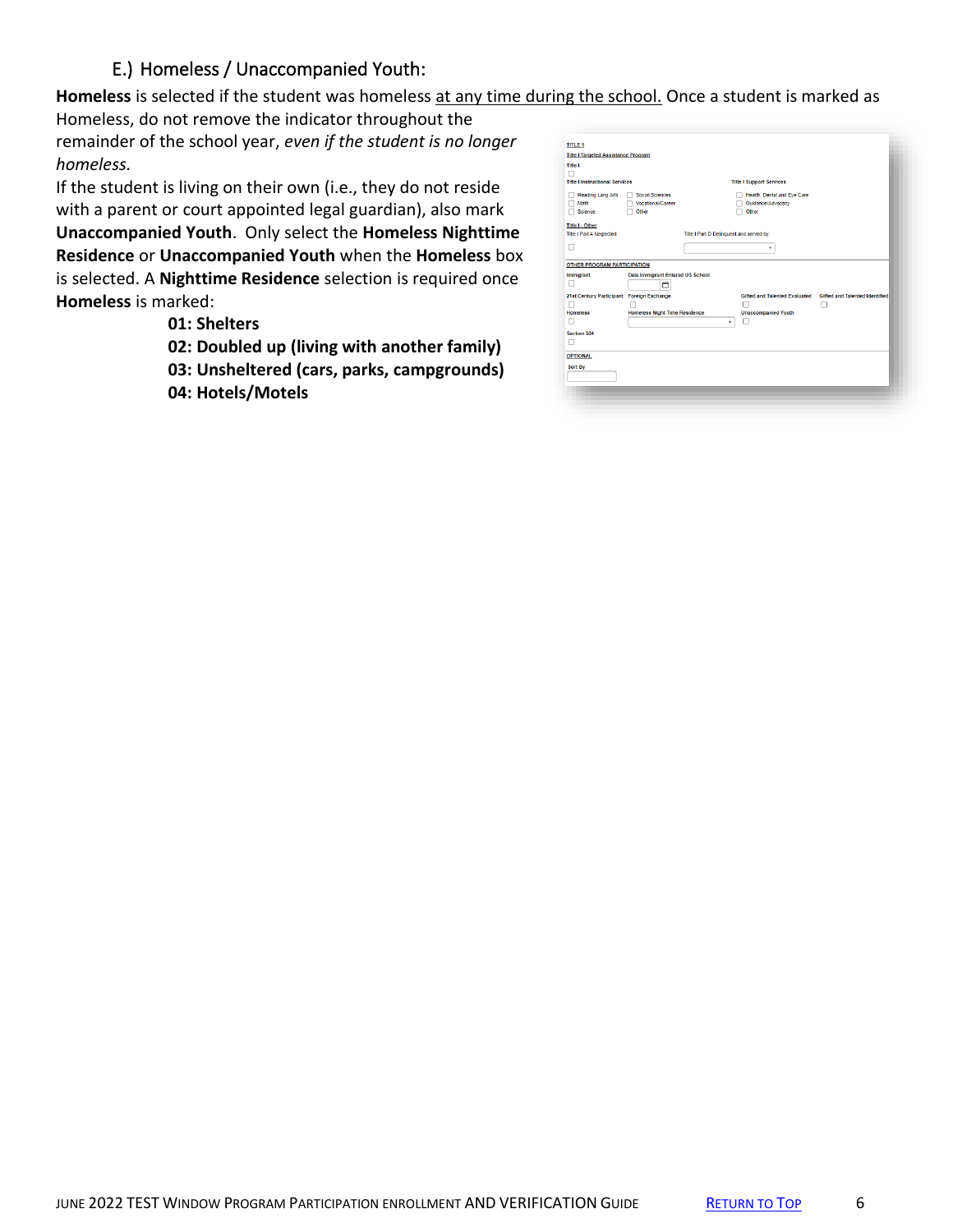# <span id="page-6-0"></span>**Adding or Editing Program Participation Data in Students Enrollment**

### A.) Manually Adding or Editing Program Participation data in the Enrollment Screen

- **1.** Select the **Search** tab.
- **2.** Select **Student** from the drop-down menu**.**
- **3.** Enter the student's last name and click *Go.*
- **4.** Select the student's name.
- **5.** Click on the **Enrollments** tab at the top.
- **6.** Open the enrollment record and scroll to the **State Reporting Fields** and scroll to the **Title I Targeted Assistance Program** section or the **Other Program Participation** section.
- **7.** Change the incorrect data element or add information per student as needed.
- **8.** Click *Save*. Repeat for each program student.
- **B.)** MT Edition Districts That Upload their Data How to add and/or correct Program Participation Data Using a File Upload:

A demographic and enrollment upload should have already been completed for every student in the Program Participation Upload. It is recommended that small number of changes or updates be made manually. Any large number of changes we recommend using the Program Participation Upload Template. If you choose to do an upload, please ensure you have the most current version of the OPI AIM upload file template by retrieving the template directly from our [AIM Upload Templates web](https://opi.mt.gov/Leadership/Data-Reporting/AIM-Achievement-in-Montana/AIM-Upload-Templates)  [page.](https://opi.mt.gov/Leadership/Data-Reporting/AIM-Achievement-in-Montana/AIM-Upload-Templates)

**Uploading Program Participation Data into Infinite Campus from your Student Information System (SIS) Path:** MT State Reporting > MT Data Upload > Program Participation

- **1.** From the **Index**, select **MT State Reporting.**
- **2.** Select **MT Data Upload**.
- **3.** Select **Import Type:** *Program Participation*
- *4.* Select **Work to Perform**: *Validate and Test*. NOTE:*(This will only test the file- no student data will be uploaded. Also, do not attempt to upload or test more than one file at a time.)*
- **5.** Browse for the file and click **Upload**.
- **6.** Check the **Import Results Summary** for errors. Correct the errors in your Student Information System and export a new file.
- **7.** Rename the file and upload the file again (to re-check for errors). If it is error free, repeat the steps above except choose **Upload File** from the Work to Perform field. *(This will upload student data.)*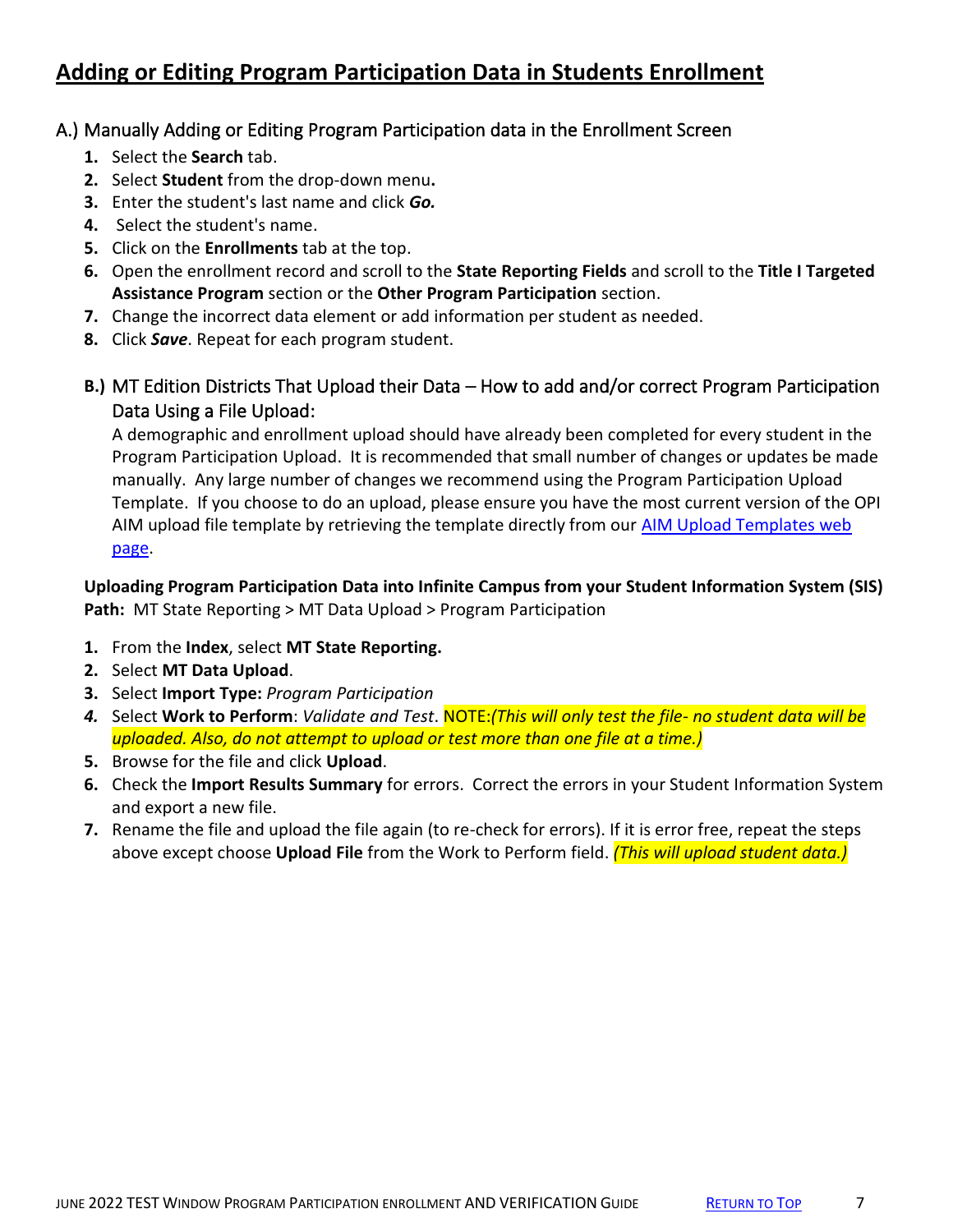# <span id="page-7-0"></span>Programs Outside of the Enrollment Tab

# English Learners (EL)

### **PATH: INDEX > STUDENT INFORMATION > PROGRAM PARTICIPATION > ENGLISH LEARNERS (EL)**

The EL test is given to students to identify a student as EL. For more information on EL students, use the [EL Tool Guide.](http://opi.mt.gov/Portals/182/Page%20Files/AIM/2%20AIM%20USER%20GUIDES/Program%20Participation/EL%20Tool%20Guide.pdf?ver=2017-09-01-164453-397)

### Foster Care

#### **Path: Index > Student Information > Program Participation > Foster Care**

If the student that you believe is in Foster Care is not marked Foster Care in the Ad Hoc Report, please contact Amber [Buchanan](mailto:abuchanan2@mt.gov) at 406-444-2736

### Special Education

#### **PATH: INDEX > STUDENT INFORMATION > SPECIAL ED > GENERAL**

Special Education status is determined by a student's participation in Special Education services as of Count Date. Special Ed Participation is determined by the presences of an *active* IEP and *absence* of a Special Ed Exit Date/Reason on the Count Date.

The Special Education Status in the student's enrollment record is NOT used for state reporting, rather it is the **presence of a locked IEP that signals a student as being Special Ed.** It is important to remember that only locked IEPs will sync up to the state database. Students with unlocked IEPs will not be counted as being in Special Ed for AIM purposes.

### FRAM Module

#### **Path: > Index > FRAM**

The **FRAM** module allows districts to track changes to the **Free/Reduced Meal** status throughout the year. Additional information on FRAM is available in the [FRAM Direct Entry and File](http://opi.mt.gov/Portals/182/Page%20Files/AIM/2%20AIM%20USER%20GUIDES/Program%20Participation/FRAM%20Direct%20Entry%20File%20Upload.pdf) Upload Guide.

# Section 504

#### **PATH > INDEX > STUDENT INFORMATION > PROGRAM PARTICIPATION > SECTION 504**

Students identified as 504 participants may be entitled to certain test accommodations. The **Section 504** field is located under its own module, under **Index, Student Information**, **Program Participation**, **Section 504**. If a student receives test accommodations but is not marked as either Special Education or 504, the test may be invalidated and assigned a score of **Novice.** *Only create a 504 record if a student has an active 504 plan on the Count Date.*

These records can be manually entered or entered via the [Section 504 Import Template](https://opi.mt.gov/Portals/182/Page%20Files/AIM/3%20AIM%20UPLOAD%20TEMPLATES/Section%20504%20Import%20Template.xlsx?ver=2021-11-29-093652-483) using MT Data Upload process used for other MT data imports such as the Fall Count, Spring Count etc. Note: Section 504 is no

longer located on the Program Participation Import Template and now has its own template.

- 1. In the **Search** tab, select **Student** from the drop-down menu and enter the students name: *Last, First*. Click **Go**.
- 2. In the **Index** tab, select **Student Information**. Select **Program Participation**.
- 3. Select **Section 504**.
- 4. Enter a **Start Date.**
- 5. Enter an **End Date** (not required).
- 6. Enter any relevant comments (not required).
- 7. Click **Save**.

| Save 8 Delete<br>New<br>e                                         | <b>e</b><br><b>Print Summary Report</b> |  |
|-------------------------------------------------------------------|-----------------------------------------|--|
|                                                                   |                                         |  |
| <b>Section 504 Editor</b><br><b>End Date</b><br><b>Start Date</b> |                                         |  |
|                                                                   |                                         |  |
|                                                                   |                                         |  |
|                                                                   |                                         |  |
|                                                                   |                                         |  |
|                                                                   |                                         |  |
|                                                                   |                                         |  |
|                                                                   |                                         |  |
| <b>Section 504 Detail</b>                                         |                                         |  |
| *Start Date                                                       | <b>End Date</b>                         |  |
| 'n                                                                | $\overline{\phantom{a}}$                |  |
|                                                                   |                                         |  |
| Comments (up to 255 characters)                                   |                                         |  |
|                                                                   |                                         |  |
|                                                                   |                                         |  |
|                                                                   |                                         |  |
|                                                                   |                                         |  |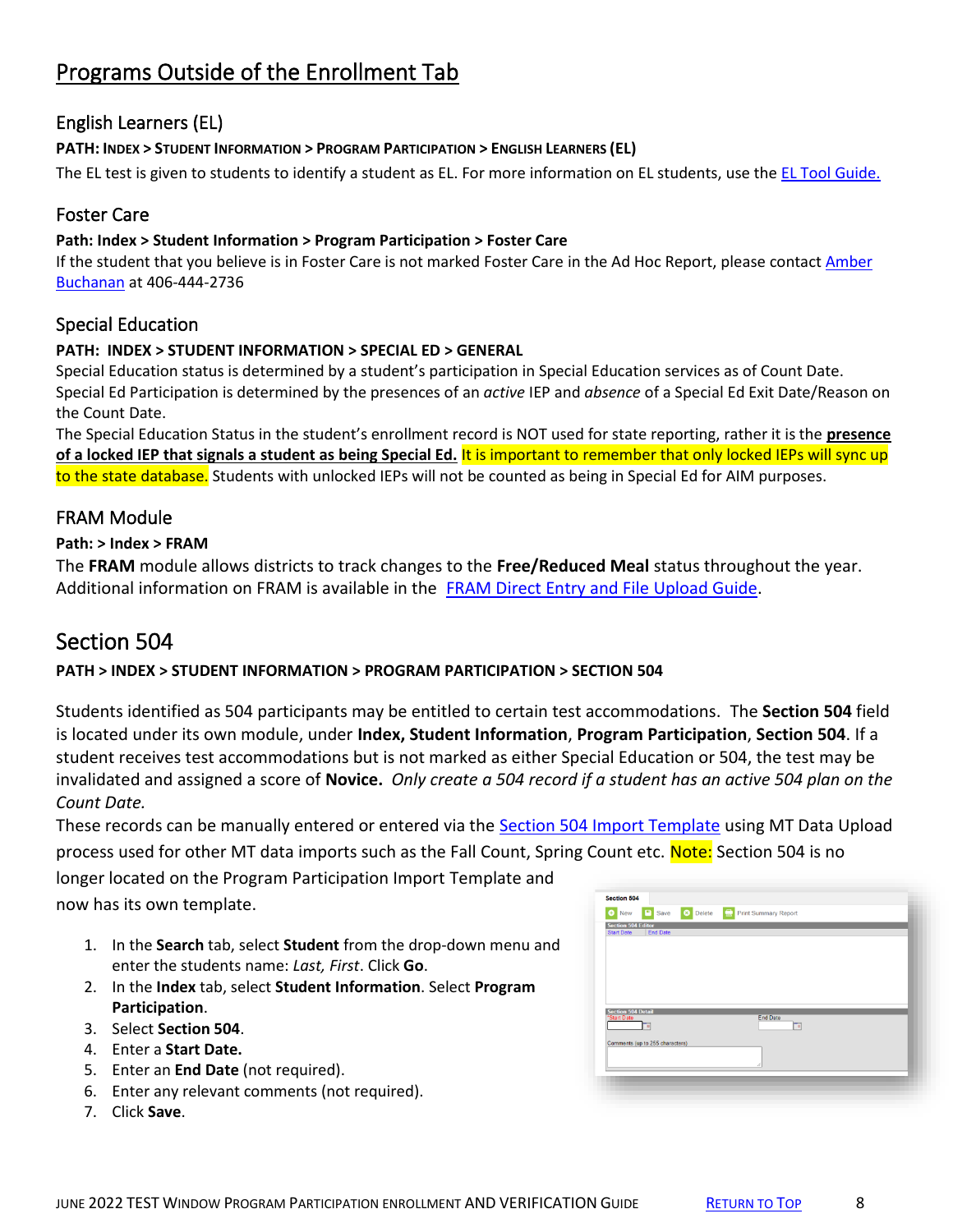### <span id="page-8-0"></span>Verifying Data – Enrollment Data **PATH: INDEX > STUDENT INFORMATION > REPORTS:**

- ❖ Duplicate ID
- ❖ Enrollment Status
- ❖ Enrollment Overlap
- ❖ Enrollment Summary
- ❖ State Enrollment Verification and State Enrollment Overlap

### <span id="page-8-1"></span>Verifying Data - Ad Hoc Reporting

### *PATH:* **INDEX > AD HOC REPORTING > FILTER DESIGNER > STATE PUBLISHED**

State Published Ad Hoc reports are created by the OPI AIM staff and can be used to verify state reported data. These Ad Hoc reports are organized by AIM Collection and are titled with the abbreviation of the AIM collection and the program name. They are in Infinite Campus on the index tab under Ad Hoc Filter Designer in the 'State Published' folder. When a new report is published to the district, an alert will show under Process Alerts within Infinite Campus on the main workspace page. For further tips on using the State Published ad hoc filters, see the **State Published Ad Hoc Filters AIM user guide** for more information (For districts who want to create their own ad hoc reports, see the [Ad Hoc Report user guide.](http://opi.mt.gov/Portals/182/Page%20Files/AIM/2%20AIM%20USER%20GUIDES/User%20Guides%20by%20Topic/Ad%20Hoc%20Reporting/AdHocReporting.pdf))

# *Remember - If the data in the district's local Student Information System (SIS) is incorrect, the data in the Infinite Campus MT Edition and AIM State Edition will also be incorrect*.

<span id="page-8-2"></span>Once the data is transferred to AIM/Infinite Campus, there are numerous tools in Infinite Campus to verify data, including the **Student Information Reports** and the **Ad Hoc Reporting** tool found in the **Index** tab, as described above.